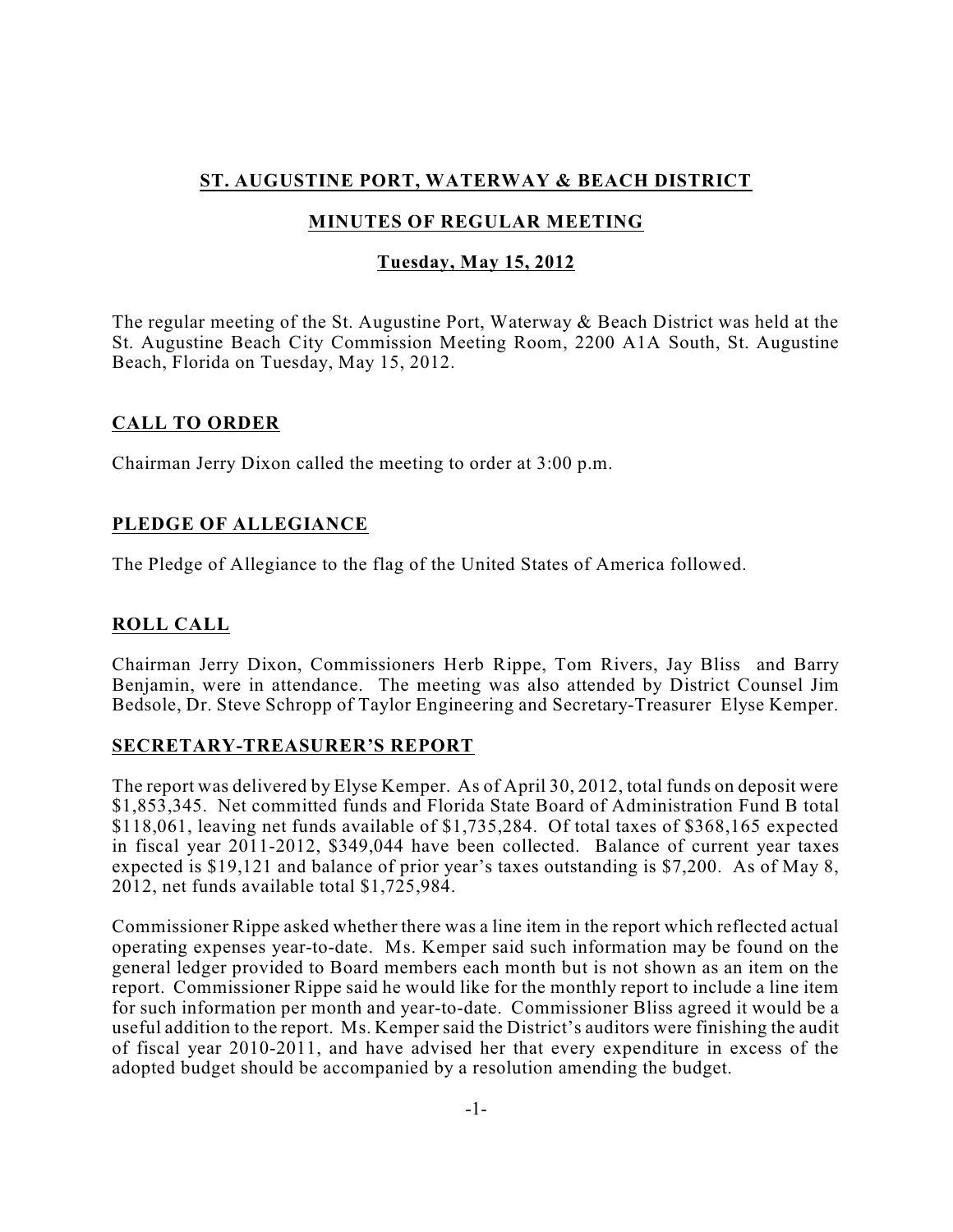## **APPROVAL OF MINUTES**

Commissioner Rivers moved to approve the minutes for the April 17, 2012 regular meeting. Commissioner Bliss suggested that the minutes should reflect questions by both Commissioners Rippe and Benjamin as to the propriety of financial assistance to the St. Augustine Maritime Heritage Foundation. He also requested a revision in the account of that discussion to include Commissioner Bliss' comments in support of their request. Mr. Bedsole said he would review the audio tapes and include any comments by Commissioner Bliss.

**Commissioner Bliss moved to approve the minutes of the April 17, 2012 regular meeting with his suggested amendments. His motion was seconded by Commissioner Benjamin and passed unanimously.**

## **ENGINEERING REPORT**

Dr. Schropp delivered the report on behalf of Taylor Engineering. He said efforts by the contractor to replace the down marker in Salt Run have been delayed by windy weather but that the job should be completed within a week. He said FDEP staff are still working to complete a draft of the new Inlet Management Plan. They hope to have it available for Board review by June with an FDEP representative available for the July meeting to discus the new IMP. As a final topic, he said the permit application for the Summer Haven River restoration is being fine-tuned and should be ready for review within three weeks.

### **OLD BUSINESS**

### **A. Salt Run Feasibility Study Reimbursement - Chairman Dixon**.

Chairman Dixon discussed the topic of the Corps of Engineers' request for payment for the Salt Run Feasibility Study which was terminated in 2002 because of a conflict with the Coastal Barrier Resources Act. Mr. Bedsole said no new information had been received since April and that further information had been requested. He added that changes in internal policy at the Corps had prompted regional USACE counsel to suspend a response on the pending emergency dredging MOA until the Corps assigned a new contact person for review of the proposed agreement.

### **B. Port Handbook Update - Ken Krauter**.

Ken Krauter distributed draft copies of the proposed Board Handbook authorized at the February 21, 2012 meeting. He said the handbook would be useful to board members of any level of experience, and that the complete book would contain all of the information immediately useful such as the District's charter, a map of its boundaries, a list of its real property interests, contact information for board members and consultants, relevant statutory provisions and financial reports and information. Mr. Krauter said he envisions the handbook as a living document which will change over time.

Commissioner Rippe thanked Mr. Krauter for his work on the handbook and clarified through his questions that the 2008-2009 fiscal year audit is contained in the handbook.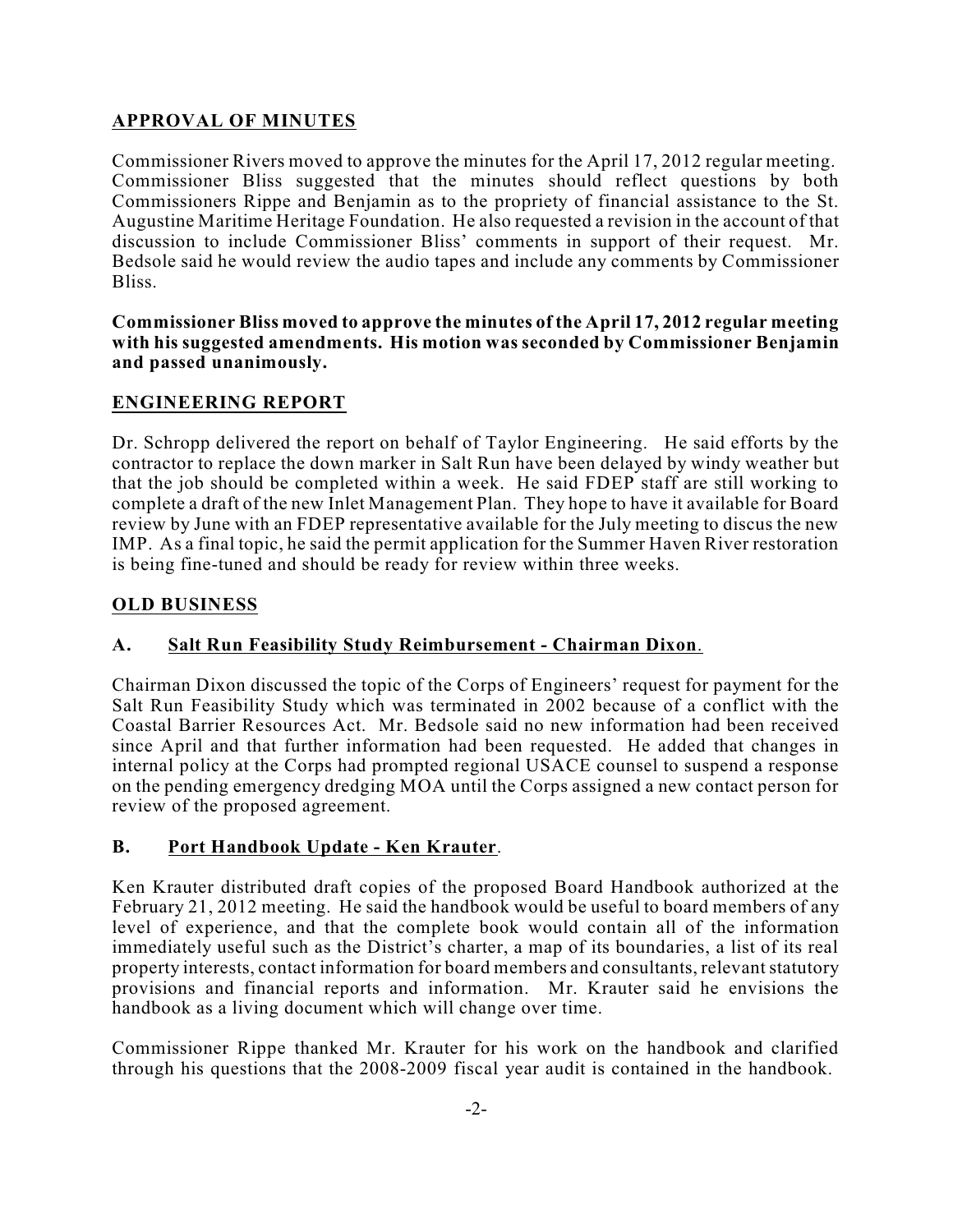Commissioner Bliss said it was good the handbook contained a map of the District's boundaries. Chairman Dixon said he thought the book would be useful to all Board members. In response to questioning by Commissioner Rivers, Mr. Krauter said the book is primarily for the use of Board members and staff although it is a public document. Commissioner Bliss said he thought a copy should be available to the public through the County library.

Commissioner Rippe invited Wil Smith of St. Johns County Parks and Recreation to give an update on the progress of the Vilano Floating Dock. Mr. Smith said the installation of the floating sections has begun and that the contractor should have it done within two weeks. The dedication of the dock will take place at 3:00 p.m. on June 2, 2012, and all Board members are invited to attend the ribbon-cutting ceremony.

Commissioner Rippe discussed what a resounding success the visit by the tallship Bounty had been for the ship and for St. Augustine. Five thousand people visited the ship in less than three days and the ship created a huge impression on those who witnessed its arrival and departure. He said many local officials now support a tallship festival here and that such an event would aid the local economy.

Commissioner Rippe continued with a discussion of the positive effects the inlet dredging has had on maritime accessibility and safety. He said the challenge now is to publicize the fact the inlet is straight, deep and clean all the way inshore to the Intracoastal Waterway and the bay. Commissioner Bliss said the Coast Guard did change the designation of St. Augustine Inlet from "hazardous shoaling" to merely "frequent shoaling" which is a more benign classification.

Commissioner Dixon said the Inlet will never get the chart coverage or permanent buoys of the larger commercial inlets because the Coast Guard views small, unmaintained inlets as unimportant. Commissioner Rippe said he thinks the City of St. Augustine and St. Johns County should lobby for tourist development tax money to help advertise the Inlet.

Commissioner Rippe then asked Commissioner Rivers if he had followed up on the concept of expanding the boundaries of the District to encompass the entire county. Commissioner Rivers responded that he had made contact with a number of legislators and that he had been invited by Representative Renuart to discuss the matter after the primary election.

Commissioner Dixon reported he had attended a meeting of the St. Augustine City Commission and that he had spoken in favor of converting the bayfront miniature golf course into something with a nautical theme, such as an outdoor museum. He said the current lessee of the property will probably keep it for another five years, at least, but that the golf course is not financially viable because of its age and low use. He said the land could definitely be put to a better use.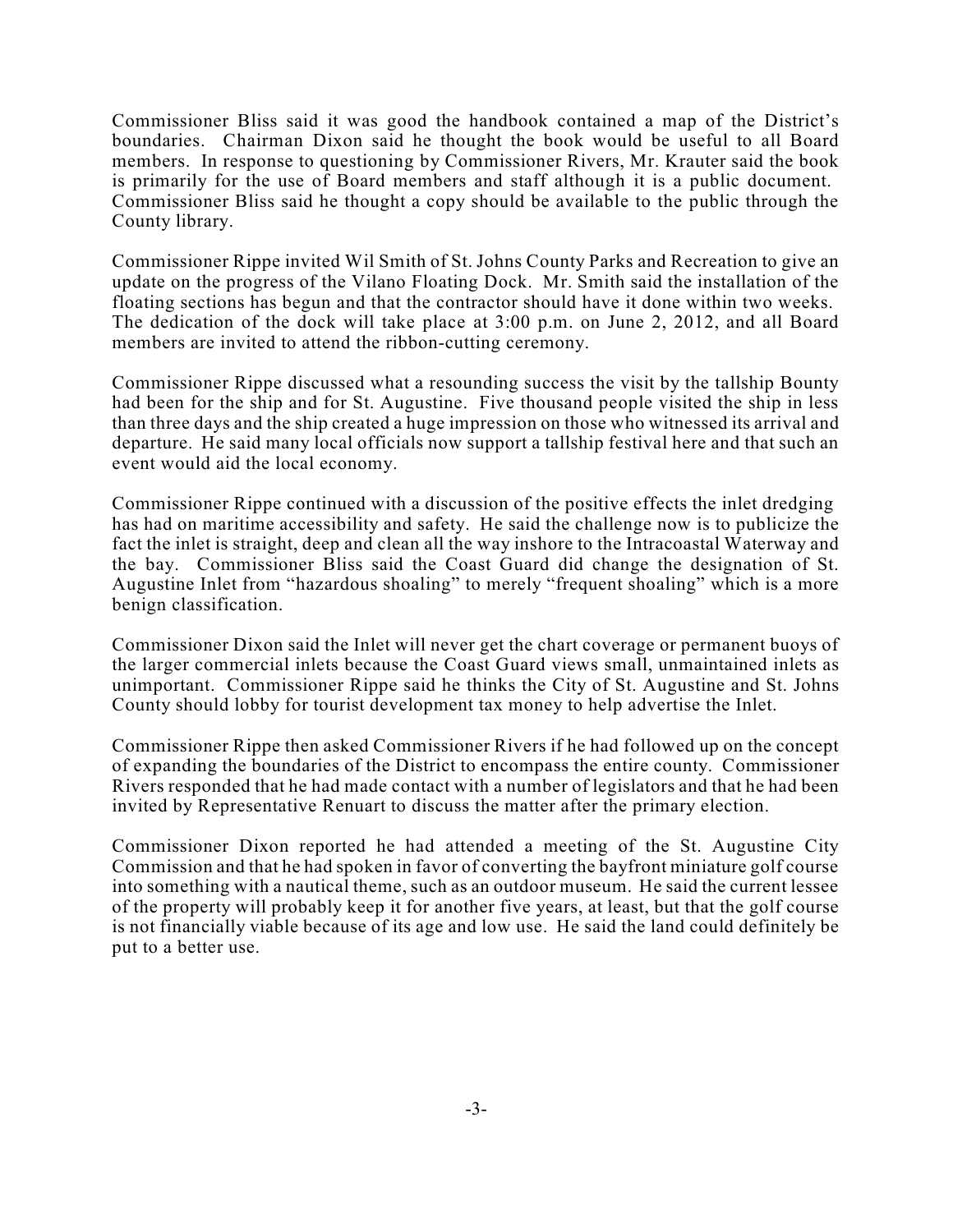#### **NEW BUSINESS**

#### **A. Request funding for two personal watercraft for emergency water rescue - Joel Sneed, SJCFR.**

Deputy Chief Joel Sneed of the St. Johns County Fire and Water Rescue presented information to the Board regarding his department's activities and responsibilities. He reminded the Board it had funded two life-saving boats in 2009 which have been put to good use savings the lives of boaters. He said because of high use and the wear and tear of the salt environment, the department's personal watercraft wear out in about five years. They now need two new personal watercraft and this occurs at a time when County beach parking revenues have fallen. He said his budget from the County contains no money for new equipment. The two machines they have chosen cost a total of \$23,700 and he requested that money from the Board.

**A motion by Commissioner Rivers, seconded by Commissioner Benjamin, to give \$23,700 to St. Johns County Fire and Rescue for the purchase of two personal watercraft and related equipment was unanimously approved on a roll-call vote.**

**A related motion by Chairman Dixon, seconded by Commissioner Rivers, to amend the Fiscal Year 2011-2012 budget to allow the money to be taken from reserve funds was unanimously approved on a roll-call vote.**

Chairman Dixon asked Wil Smith if the City of St. Augustine objected to commercial activity on the Vilano Floating Dock. Mr. Smith said the City had refused to allow the dock unless the County would agree no commercial activity would be allowed. Commissioner Rippe said he was surprised the City was involved to that extent and that he may not have supported the dock if he had known.

In response to a question by Commissioner Benjamin, Mr. Smith said the Sheriff's office intends to enforce the four hour time limit on boats at the dock.

### **PUBLIC COMMENT**

Sgt. Jay Bucher, St. Johns County Sheriff's Office, reported the Sheriff's Office Marine Unit had worked the recent Mug Race for sail boats from Palatka to Orange Park. He said they had also offered their assistance at the First Annual Recycled Bottle Raft Race at Vilano Beach. Students built rafts from 2-liter bottles which were then raced by faculty members.

Lt. Steve Zukowski, Florida Fish and Wildlife Conservation Commission (FWC), reported on efforts to begin enforcement of the new idle speed zones around local bridges. He said a campaign will soon begin to inspect all marine sanitation devices and night anchor lights.

He said the State is considering whether to bring charges against the owners of two sunken vessels in the area because their owners will not remove them. He reported several minor accidents since the last meeting due mainly to large powerboat wakes striking docks and boats. He said FWC assesses responsibility for damage based on size of the wake and the